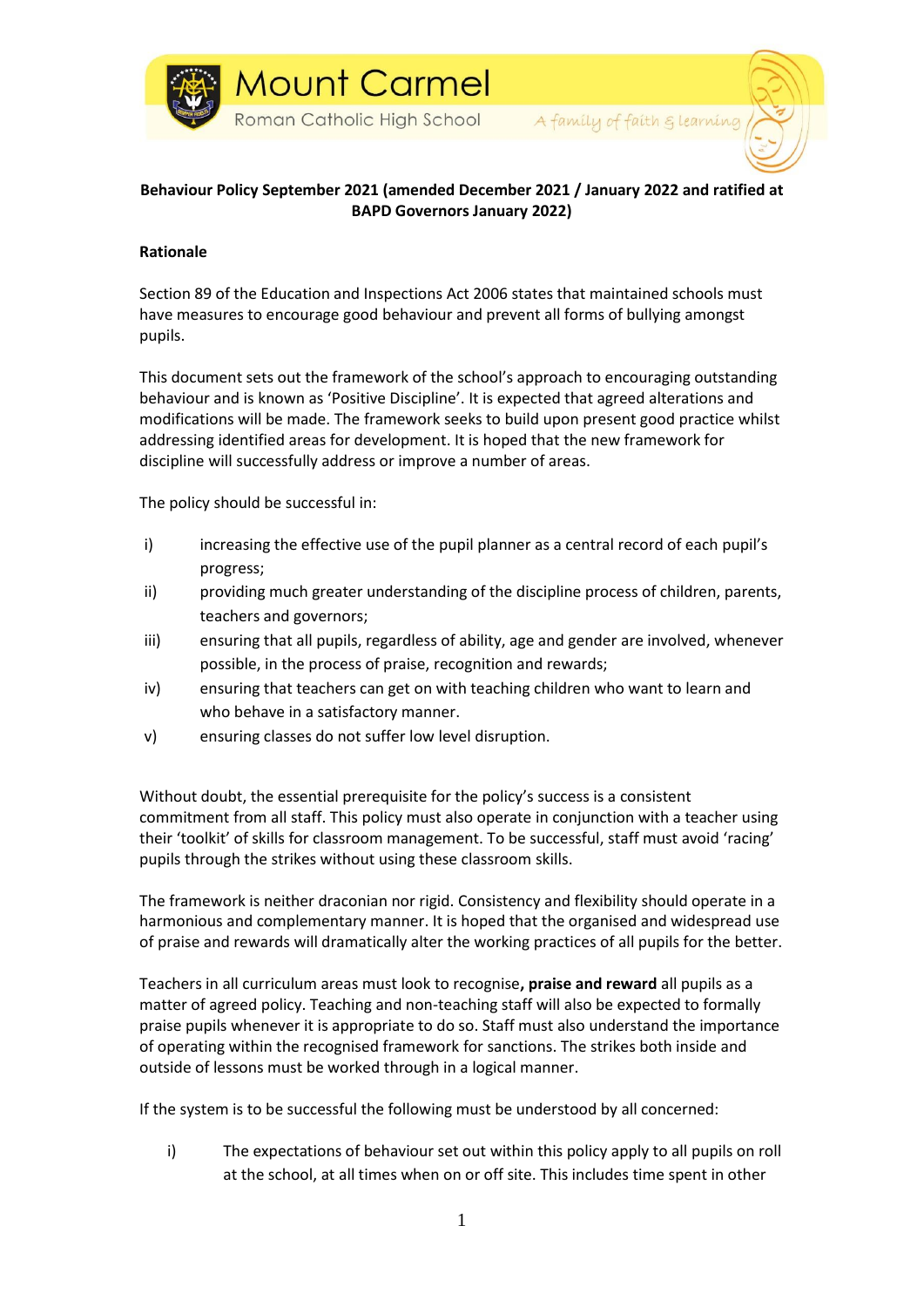schools as part of the 'off site' isolation aspect of the policy and whilst dual registered on managed moves at other schools. It also applies when pupils are travelling to and from school, on public transport and at other times when they are in school uniform.

- ii) Staff will be aware of the needs of their pupils and will pay particular attention to any identified special educational needs or disabilities set out in a pupil's IEP, PSP, medical care plan or EHCP;
- iii) When a particular incident of unacceptable behaviour takes place, an identified sanction must follow. In making the decision to impose a sanction, staff will take account of the identified needs of the pupil in all circumstances. The identified sanction is not open to negotiation or debate with the pupil.
- iv) It is up to the member(s) of staff concerned to decide upon an appropriate follow up strategy with each child's case being viewed on an individual basis. This is the key area of flexibility.

Where a child or young person is covered by SEN and disability legislation, reasonable adjustments and targeted support should be considered as part of SEND planning and reviewed as required under the Equality Act 2010. Where a sanction is, or sanctions are, imposed consideration will be given to the need for reasonable adjustments or targeted support to assist the pupil. Reasonable adjustments may also be made for a pupil who is not covered by SEND legislation but staff feel it is appropriate for.

Members of staff who 'opt out' or do not follow the policy in principle and / or practice will be challenged by middle and / or senior members of staff. Senior members of staff must also look to operate within the framework at all times.

At the centre of all that we do is the pupil planner and its importance must be understood and followed by all children, all teachers and all parents.

Teachers must insist that the pupil planner is open at the appropriate week/page and on the desk in every lesson.

# **CLASSROOM RULES**

Our Classroom Rules are outlined below:

- 1) Planners must be at all times present in the classroom and open at the correct page on desks
- 2) Arrive on time, fully equipped and ready to work for each lesson
- 3) Do as you are told by all staff first time, every time. 10 second protocol to follow staff instructions.
- 4) Listen carefully when the teacher or another person is talking.
- 5) Do not shout out.
- 6) Always try your best without disturbing others.
- 7) Always follow the routines put in place by the teacher for the start and end of their lessons.

### **AROUND SCHOOL RULES**

- 1) Planners must be carried at all times.
- 2) Be polite and show respect for other people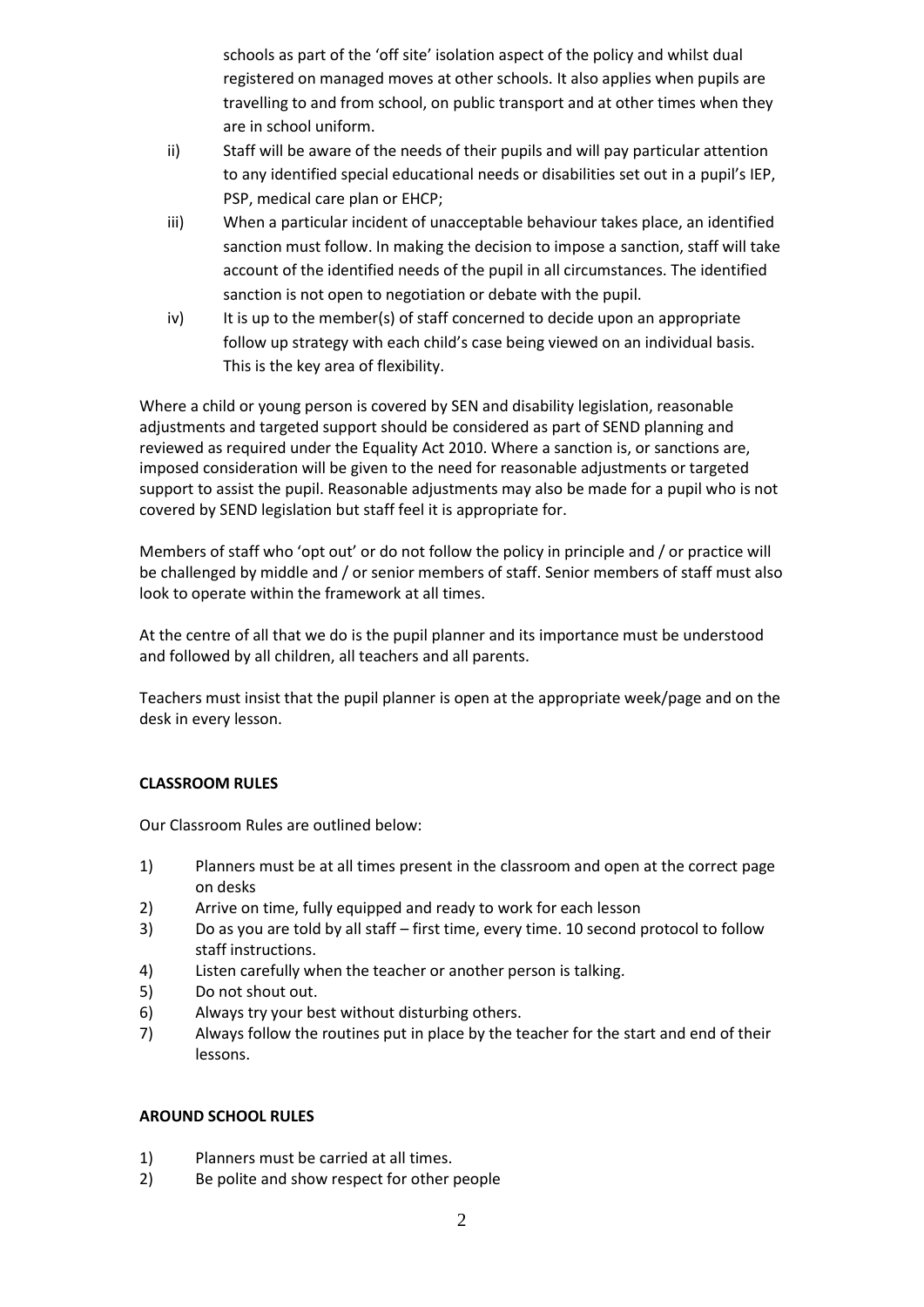- 3) Do as you are told by all staff first time, every time. 10 second protocol to follow staff instructions.
- 4) Wear your school uniform correctly at all times.
- 5) This is your school, look after it. Look after property and put all litter in bins.
- 6) Eat in the 12 Star Diner or POD area only
- 7) Walk around the school sensibly, one behind each other & quietly and keep to the left.
- 8) School opens at 8.00am; be on site by 8.45 and in your form room and ready for morning registration at 8.50am.

#### **REWARDS**

Central to the philosophy is the right of all teachers to praise pupils, including contacting parents, as a matter of routine. Such spontaneous day-to-day praise is a key foundation in all good schools.

#### ONGOING DEPARMENTAL REWARD SYSTEM

The first formal phase of the reward system is what is known as the 'Ongoing Departmental Reward System'.

Curriculum Areas will issue achievement points to be used by all departmental members. Such points will be awarded to all pupils regardless of age, ability or gender provided that they display appropriate levels of commitment, effort and achievement. The awarding of achievement points will be done through SIMS. At some points in the school year, there will be an extra rewarding of prizes to ensure the profile of rewards are a priority.

The awarding of achievement points will be of greater significance around the school. As well as being used to reward excellence in terms of classroom and homework performance, the achievement point will be used to reward all significant contributions to the school community. This might include presenting a positive image of the school in the local community, showing care and concern for the environment or other pupils, or making a substantial contribution in extra-curricular activities.

**The achievement point** will, of course, lead to recognition through our system of certificates and reward trips held at the end of each term.

At the end of every half term, pastoral teams will celebrate attendance, behaviour and punctuality in Celebration Assemblies.

Pupils who are on target in all subjects at an assessment point will be **sent commendation letters recognising their progress**. Pupils with top scores in all subject areas for attitude for learning at assessment points will also receive commendation letters recognising such a positive attitude.

There will be a star of the half term awarded from every teaching group. The pupils that get the most star of the half term awards in each year group will have their photograph displayed outside the headteacher's office and a special letter of commendation sent home. They will also receive an extra reward to be determined each half term.

#### **CERTIFICATES**

From September 2021 the certificate levels for conduct points (achievement points minus behaviour points) will be the following: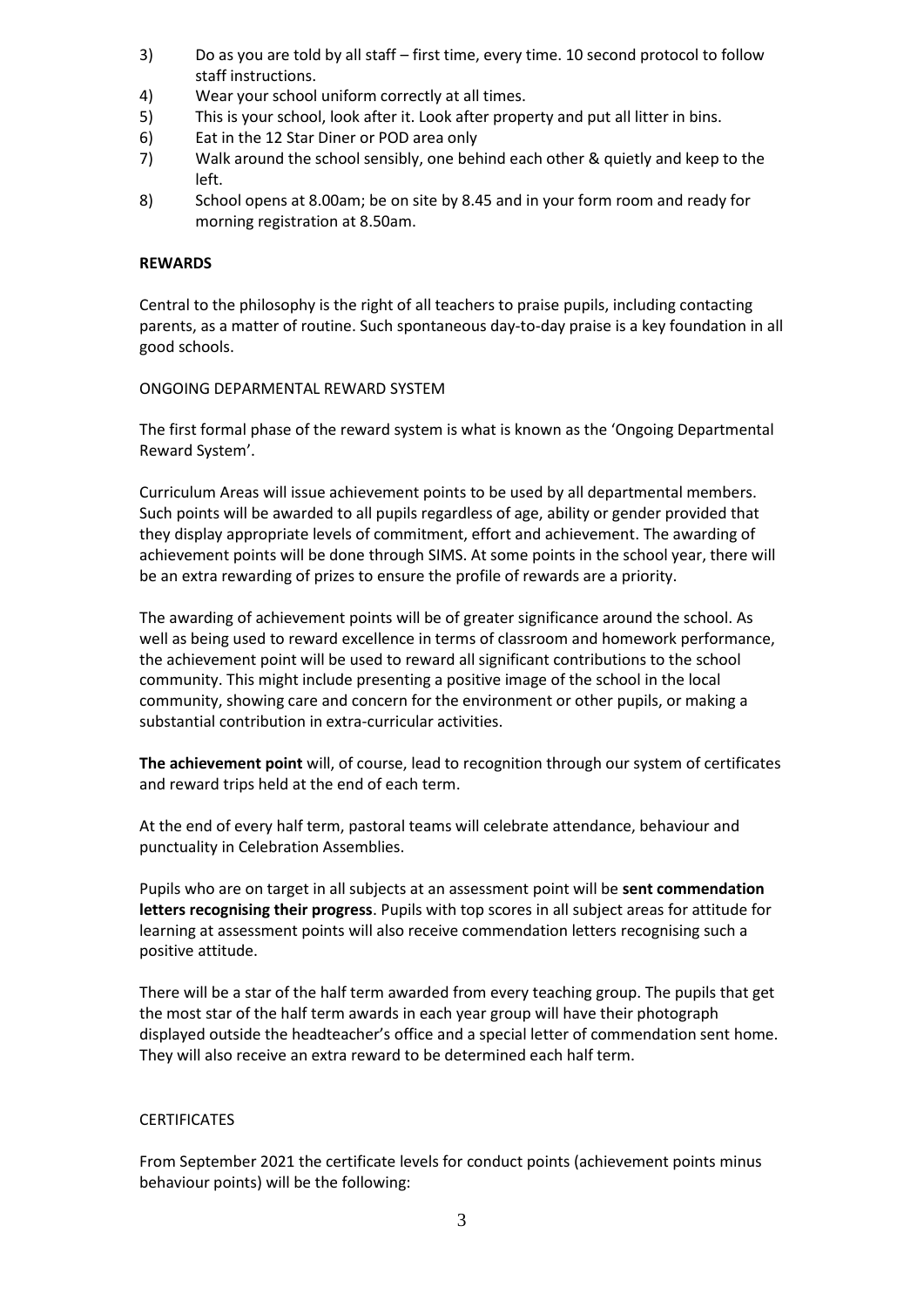- 50 Bronze 1 MCBuck
- 100 Silver 2 MCBucks
- 200 Gold 3 MCBucks
- 300 Platinum 4 MCBucks
- 400 Diamond 5 MCBucks
- 500 Headteacher's Award 6 MCBucks

Pupils who have gained the required number of achievement points will receive the appropriate certificate which will be presented either in the end of half term year assembly or by the form tutor. They will also receive a badge and an additional prize at each level. At reporting phase points details regarding achievement points will be reported to parents/ carers.

It is hoped that the awarding of achievement point certificates will continue to be an accepted, popular and important feature of assemblies for all year groups and that the achievements of boys and girls of all abilities will be represented.

#### POSTCARDS HOME

Pupils will receive a departmental or pastoral 'postcard' which will be sent direct to their home. Teachers are encouraged to send three postcards home each week. A postcard achievement point will be recorded by staff on SIMS.

#### POSITIVE PHONE CALLS HOME

All teachers are free to involve themselves in such positive communication such as positive phone calls home. This can be recorded as an achievement point in SIMs and staff are encouraged to make at least 1 call a week.

#### LEADERSHIP TEAM INVOLVEMENT

Senior Staff will provide a high presence across all year groups during lessons. Pastoral leaders and senior leadership team members will be available to receive pupils who are referred to them by form tutors. Pupils will be sent for individually with their Pupil Planner and in general, to be praised by such leaders. Members of the leadership team and Pastoral leaders will visit year groups during lessons and form time and will award achievement points. Pupils who are working exceptionally well will be referred on to the Headteacher in order to receive praise.

# **SANCTIONS FOR CLASSROOM BASED UNACCEPTABLE BEHAVIOUR**

In terms of classroom-based sanctions a strike system is adopted. It is hoped that the majority of pupils will simply choose to spend their time with us operating with the rewards framework.

It is also expected that pupils whose performances are deemed to be unsatisfactory and removed from a classroom will only be a small minority.

It is essential that all pupils, parents and teachers understand this policy and its consequences. At all times the intention is to bring a halt to unacceptable working performance and from this point to encourage each child to re-join the road to achievement.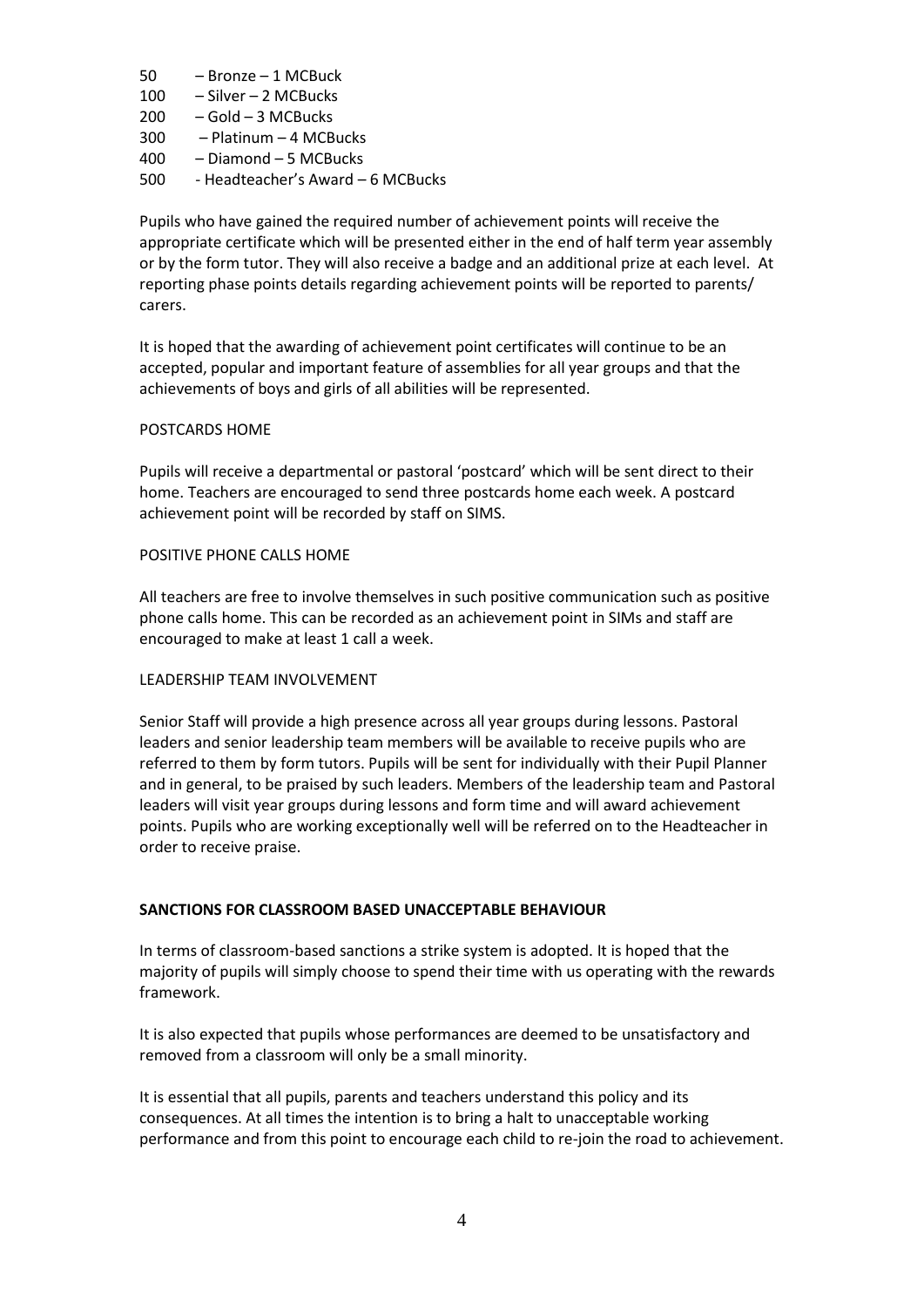When pupils do disturb the academic progress of their peers or make the working life of the teacher unacceptably stressful and unpleasant then they must be removed from that class to another class after 2 strikes.

Staff are trained in using a variety of behaviour for learning strategies to assist with the learning process. Positive relationships, positioning in classrooms, good use of voice and non-verbal cues assist staff to get the best out of the pupils they influence.

### **STRIKE ONE – WRITTEN COMMENT IN PLANNER/SIMs BY TEACHER**

After a teacher has used their 'toolkit' of behaviour for learning strategies, a pupil who behaves unacceptably will receive a strike one written comment. This must be recorded in the planner and on SIMS at the end of the lesson.

## **STRIKE TWO – SECOND WRITTEN COMMENT IN PLANNER/SIMs BY TEACHER AND PUPIL MOVED TO BUDDY**

Even after continued use of their behaviour for learning toolkit and a strike one being issued, teachers may find a pupil will continue to behave in an unsatisfactory manner. Such behaviour will result in the pupil moving to a strike two written comment and the pupil being placed with the teacher's buddy. When a pupil is removed from their lesson to a buddy, the class teacher should always follow up with a suitable action such as setting an evening detention or organising an evening restorative meeting with the pupil.

Parents will be informed by text that their child has been removed from class, by which teacher and when they will receive their sanction.

# **STRIKE THREE – THIRD WRITTEN COMMENT IN PLANNER BY BUDDY AND THE PUPIL MOVED TO REFLECT**

At this point the buddy (quite often the HOD) would come to the decision that a child is persisting in undermining the work of everyone. This is despite receiving two clear warnings with strikes by this stage.

Each curriculum area (or group of areas) will need to plan out a timetable through the course of each week which will ensure that for each lesson of the week at least two colleagues are always identified as being available to 'receive' pupils who receive a pupil on strike 2.

The referred pupil will bring work with them and will work in silence in an appropriate part of the room. When referring a pupil to another teacher it is the original teacher's responsibility to ensure that the pupil has sufficient work to do.

If the lesson is completed with buddy with no further incident the buddy will record on SIMS a strike 2 behaviour log.

Any pupil refusing to go to buddy will be issued with their  $3<sup>rd</sup>$  strike and taken to the Reflect Room after being given the 10 second warning to make the right choice.

Any pupil receiving strike 3 from the buddy will progress to the Reflect Room. If this occurs the buddy will register on SIMS strike 3 behaviour log and will write the third comment in the planner.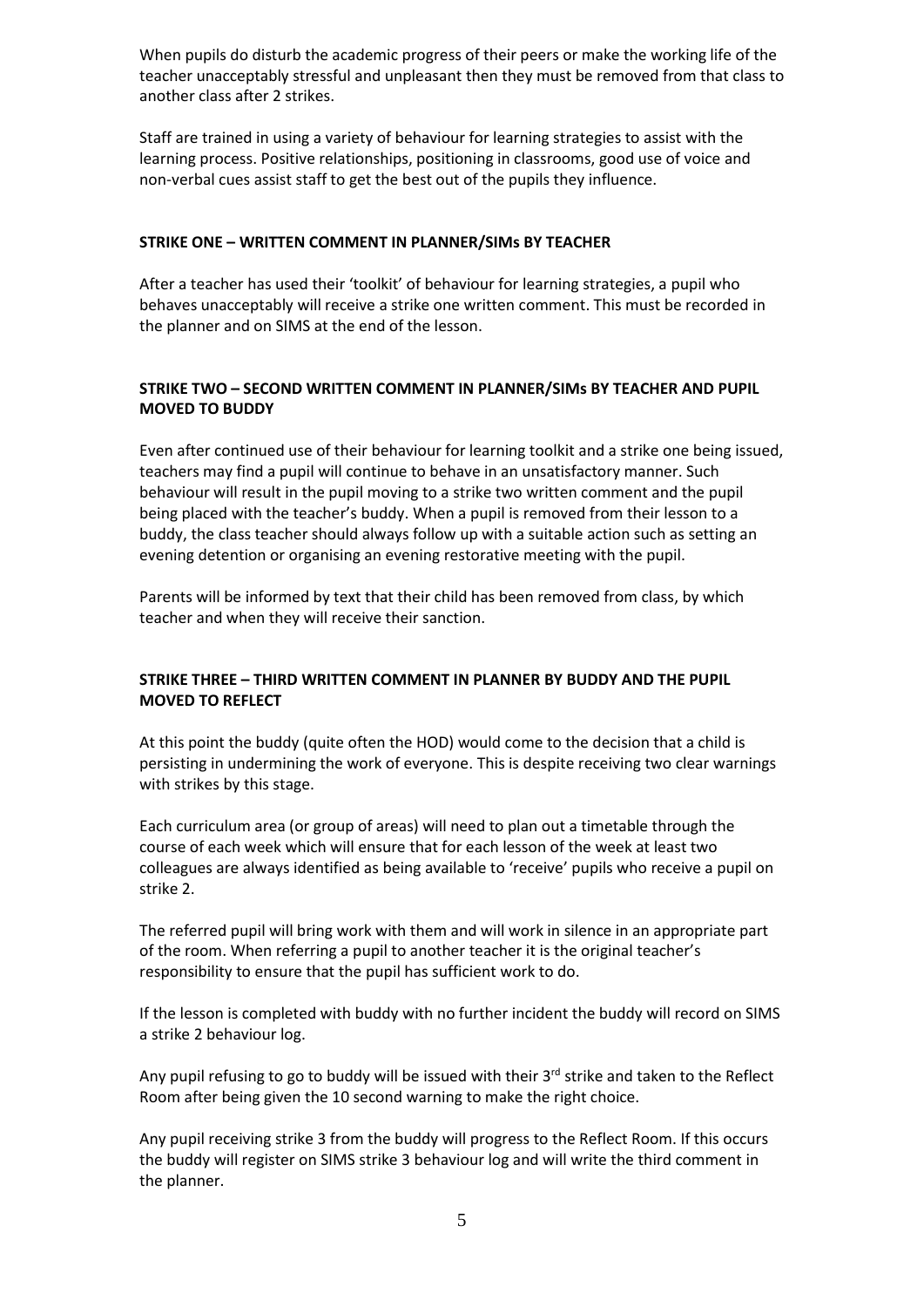With some situations, there may be a serious one-off incident in the lesson which results in the pupil being moved straight to buddy or isolation. In this case there will still be a sanction or restorative that will take place.

### **The Reflect Room**

Isolation is an extremely serious sanction. The reflect room will have a functional and purposeful environment with a bank of work which covers every curriculum area. There will also be controlled access to technology to ensure pupils can follow the curriculum of their class. Teachers can set work to be done electronically such as through SMH or Oak Academy.

Pupils will be 'isolated' in the fullest sense of the word. Lunchbreak will be taken in the isolation room and at no time will the isolated pupil be allowed to socialise with other pupils. Where a child needs to go to the toilet, they will be escorted by a member of pastoral staff during the lesson.

The duration of the day in the Isolation Room will be from 9.15am - 3.15pm and they will enter school through the PE entrance to be met by LML. Pupils placed in Isolation arriving late without good reason will still complete their full session of isolation.

Pupils entering the reflect room will have their phones removed and stored securely. They will also be screened using the handheld metal detector to ensure they have no banned items on their possession. If they refuse to be scanned, the school will follow guidance from the government '[Searching, screening and confiscation](https://assets.publishing.service.gov.uk/government/uploads/system/uploads/attachment_data/file/674416/Searching_screening_and_confiscation.pdf)' – January 2018.

Banned items are those as specified on pages 3 and 4 of the above guidance document and also includes e-cigarettes. Mobile phones are also a banned item in the reflect room.

It should be noted that this sanction of the reflect room, as with any sanction can be reached through a gradual process of continued unacceptable behaviour or through the committing of a serious unacceptable action such as a fight which is considered sufficiently serious to warrant such an immediate sanction.

#### **Please note:**

1) If a pupil reaches 3 behaviour strikes in a lesson or 5 behaviour strikes in a week they will move into the Reflect Room. These behaviour strikes may be a combination of lesson strikes and out of lesson strikes.

#### **OFF SITE ISOLATION**

i) Sometimes a pupil may be directed to spend time in an off-site isolation room at another school. This may be considered more appropriate for more serious breaches of the behaviour policy

# **DETENTIONS**

Detentions may be set by teachers/departments for a variety of reasons. This could include failure to complete work or disruption to lessons. It is important that any pupil who is removed from a teacher's lesson has some form of a sanction or restorative meeting with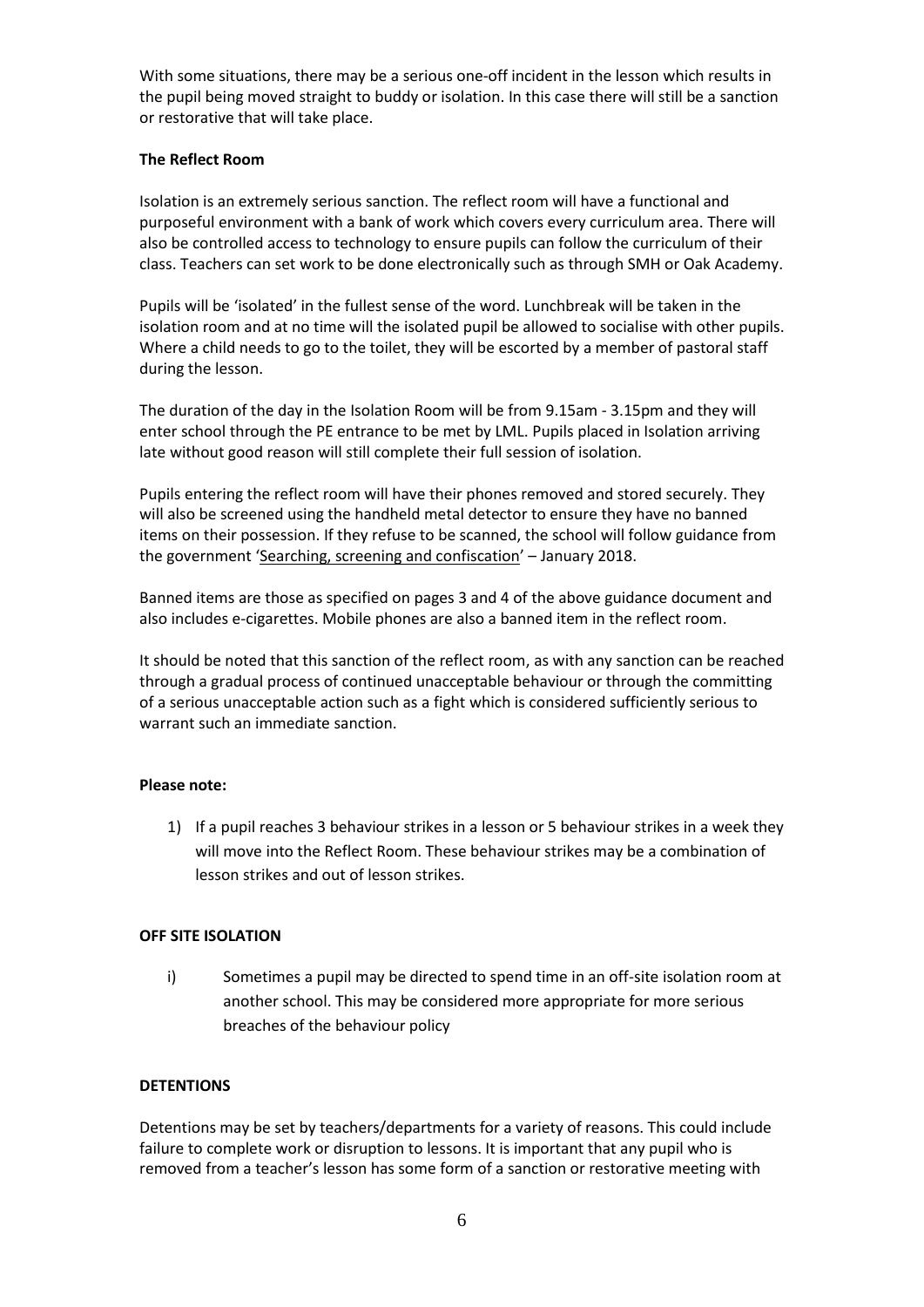the teacher concerned. This is so the teacher can take ownership of the incident and improve the relationship with the pupil concerned. Parents should be informed of the detention either by phone or by a note in the pupil planner. LML will text home in the case where a pupil has been removed from class.

Headteacher detention is every Friday night run by a member of SLT. It is a 60-minute detention and pupils are placed in HT detention by a member of SLT.

### **SUSPENSION (FIXED TERM EXCLUSION) AND PERMANENT EXCLUSION**

Pupils who persistently break the rules or who commit a particularly serious incident can expect to find themselves at this level.

The control of suspensions (fixed-term exclusions) or permanent exclusion is entirely in the hands of the Headteacher and Governing Body. Exclusions normally operate on a tiered process following a system that leads through 1, 2 and 5 days followed by permanent exclusion.

Pupils who persistently breach the school rules to the extent that they have accumulated a large number of behaviour points will be permanently excluded at the discretion of the Headteacher.

Pupils will also be permanently excluded if they have had several suspensions (fixed term exclusions) which may or may not cumulate in a one-off serious incident that would not normally result in a permanent exclusion.

There may be occasions where the Headteacher will use their professional judgement to not follow the tiered process when the behaviour presented by a pupil warrants a higher level of exclusion; these exclusions will be reviewed in line with similar incidents across the school to ensure consistency. Following an exclusion that has been given outside the tiered process, the pupil will revert to the tiered system for subsequent exclusions.

One-off serious incidents such as bringing drugs of any sort onto the school premises at any time and/or bringing any knives or other weapons onto the school premises at any time will result in a permanent exclusion.

On re-entry to school after a suspension (period of fixed term exclusion) a pupil may be placed in isolation for a reintegration process unless reasonable adjustments are made at this point. Reintegration following an exclusion for violent conduct/physical assault will include a period in isolation and restorative rehabilitation.

Prior to making any decision on suspension (fixed term exclusion) or permanent exclusion, the Headteacher will consider the circumstances of the exclusions and of the individual pupil. This will include consideration of the degree to which SEN or disability was relevant to the behaviours leading to the final incident.

Hierarchy of isolation placements:

### **Escalation of sanctions**

**Isolation referrals from the morning are for the remainder of that day. Isolation referrals from lunch time onwards are for the remainder of that day and until lunchtime the next day.**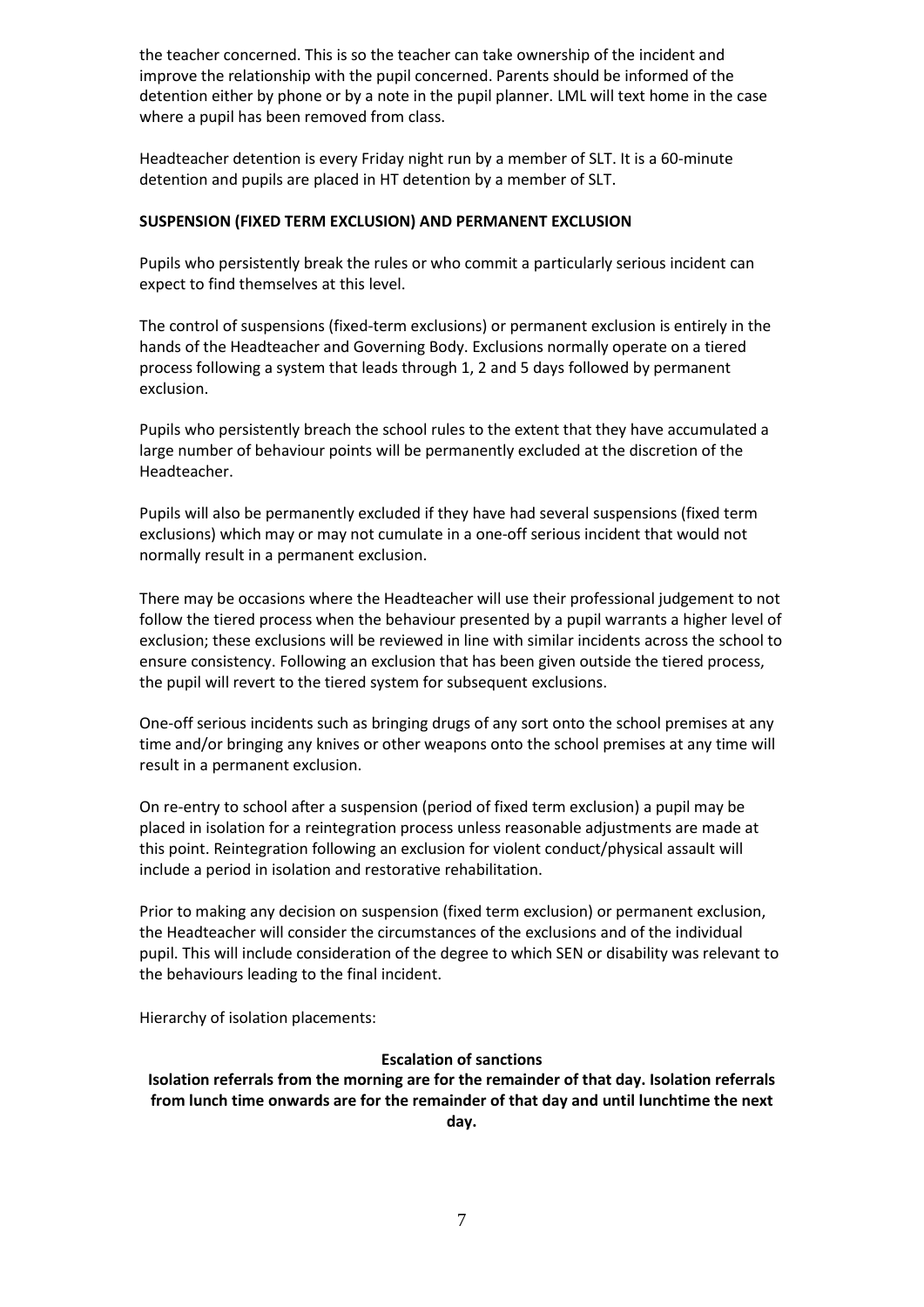| <b>Sanction 1</b>  | 1 day in Reflect - The PL / APL will contact parents/carers to<br>inform them of the issue and the dates of Reflect                                                                                                                                         |
|--------------------|-------------------------------------------------------------------------------------------------------------------------------------------------------------------------------------------------------------------------------------------------------------|
| <b>Sanction 2</b>  | 2 days in Reflect - The PL / APL will contact parents/carers to<br>inform them of the issue and the dates of Reflect                                                                                                                                        |
| <b>Sanction 3</b>  | 3 days in Reflect - The PL / APL will invite parents into school to<br>inform them of the issue and the dates of Reflect (recorded on<br>CPOMS)                                                                                                             |
| <b>Sanction 4</b>  | 4 days in Reflect - The PL / APL will invite parents into school to<br>inform them of the issue and the dates of Reflect and a PSP will be<br>drawn up for the pupil (recorded on CPOMS)                                                                    |
| <b>Sanction 5</b>  | 5 days in Reflect - SLT / PL will invite parents into school to inform<br>them of the issue, the dates of Reflect (recorded on CPOMS) and<br>review the PSP                                                                                                 |
| <b>Sanction 6</b>  | 5 days in Reflect + HT Det - SLT / PL will invite parents into school<br>to inform them of the issue, the dates of Reflect, review of the PSP<br>and governor behaviour panel will be held (recorded on CPOMS)                                              |
| <b>Sanction 7</b>  | 5 days in Reflect to 4.00pm each day - SLT / PL will invite parents<br>into school to inform them of the issue, the dates of Reflect,<br>review of the PSP and Managed Move will be discussed with<br>parents (recorded on CPOMS)                           |
| <b>Sanction 8</b>  | 2 days suspension (fixed term exclusion) or direction to another<br>school - SLT / PL will contact parents to inform them of the<br>sanction and will book in a Return from Exclusion meeting which<br>will include a review of the PSP (recorded on CPOMS) |
| <b>Sanction 9</b>  | 5 days suspension (fixed term exclusion) or direction to another<br>school - SLT / PL will contact parents to inform them of the<br>sanction and will book in a Return from Exclusion meeting which<br>will include a review of the PSP (recorded on CPOMS) |
| <b>Sanction 10</b> | Permanent exclusion or AP - SLT will meet with parents to inform<br>them of this sanction and the next steps for their child (recorded<br>on CPOMS)                                                                                                         |

#### **STRIKES FOR INAPPROPRIATE BEHAVIOUR COMMITTED AROUND SCHOOL**

The sanctions system for around school operates in tandem with the lesson sanction system.

In short, members of staff need the support of a clear policy whilst being able to view each incident's severity from a professional and experienced stance. Pupils need to know what the 'minimum' sanction they can expect to receive actually is whilst also being in a position to understand what the 'maximum' sanction might be.

'Refusal or failure to follow staff instructions' offers an interesting case in point. It might be that the incident is so minor that the member of staff concerned simply makes a comment in the appropriate section of the pupil planner.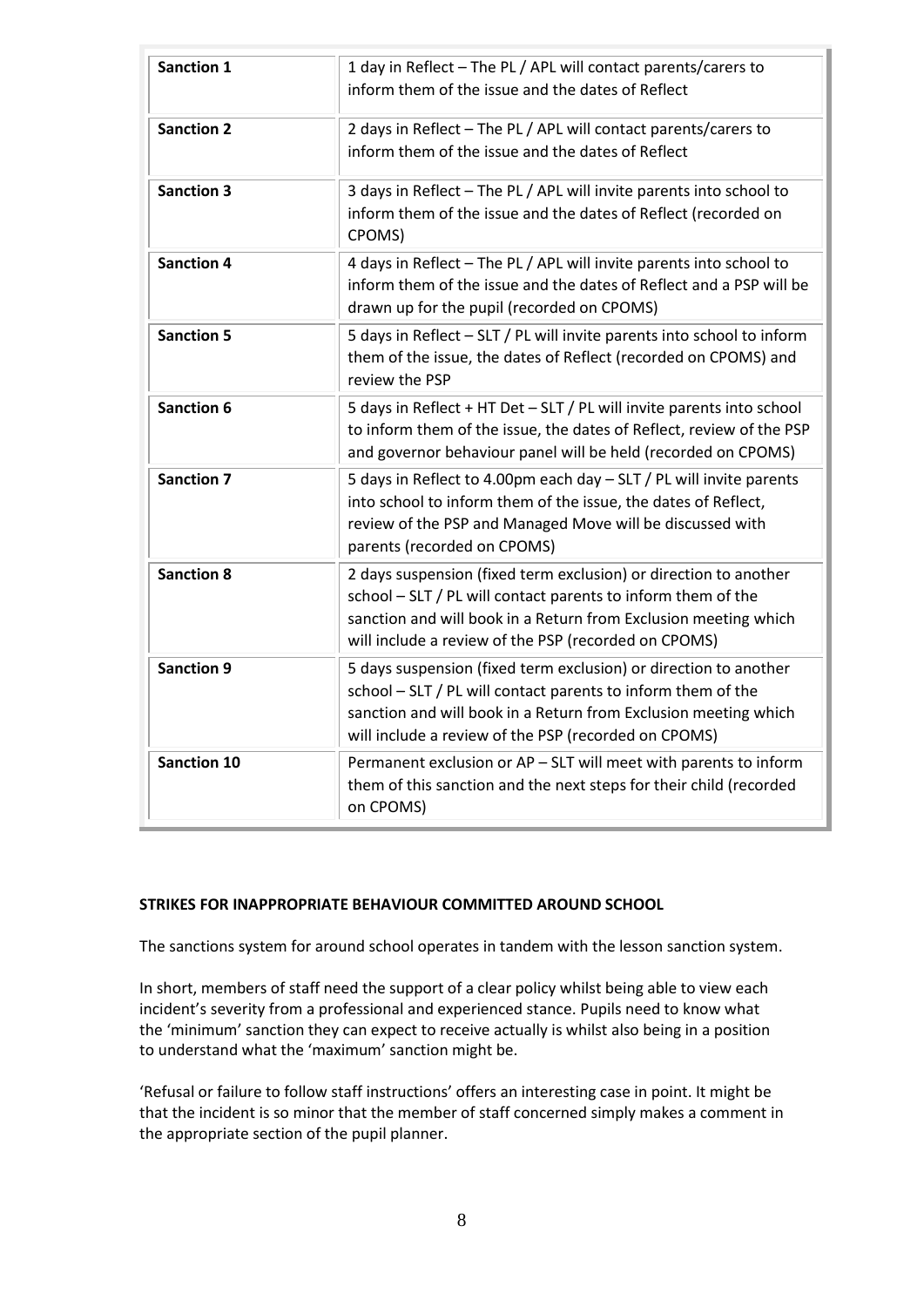Alternatively, the situation might be so serious and confrontational that the teacher concerned, after using the 10 second warning (giving the pupil the best opportunity to make the right choice and follow the instruction) is then sent to isolation for their next sanction because they still refuse to co-operate.

If at any time a member of staff considers a pupil to have chosen to behave in an inappropriate way around school they should, as a minimum, make a strike comment in the pupil planner for that week. It is important that the comment, though obviously brief, is sufficiently informative for parents. Staff must then at the next opportunity record this as a behaviour point on SIMS.

Form tutors, through the monitoring of planners each week, should keep a record of such detrimental comments. A pupil who acquires five such comments will automatically move into Reflect though it is hoped that appropriate pastoral support at an earlier stage will reduce the chances of this happening.

#### **THE USE OF THE PUPIL PLANNER**

Monitoring of pupil planners

Pupil Self-Monitoring:

Without doubt, the success of this policy depends upon the effective monitoring of pupil planners. Central to this success is the need to provide pupils with the opportunity to reflect upon their own school performance; in other words, to ensure that pupil self-monitoring is central to the weekly operation of the pupil planner. With this in mind it is essential that a reasonable amount of time is given each week to allowing pupils to reflect upon their performance in school.

# Parental Monitoring:

Parents and guardians will also have a key role in monitoring their child's planner. Most importantly it is expected that parents will inspect and sign the planner each week, encourage their child to keep the planner clean and up to date, support the habit of completing homework in an organised and efficient manner, and use the appropriate Parents' Section to communicate with us as a school.

#### Form Tutor Monitoring:

School pupil planners will be monitored each week by the form tutor. When monitoring pupil planners form tutors are looking to identify or confirm a number of points:

- i) that the planner is free from graffiti and is being kept in a tidy manner; pupils who graffiti their planner will need to purchase a new planner
- ii) that, whenever they occur, comments made in the pupil planner by other members of staff are responded to in an appropriate way;
- iii) that, whenever they occur, comments made in the pupil planner by parents are responded to in an appropriate way;
- iv) in order to communicate as form tutor to parents upon any school-based issue which they feel would be best communicated through the pupil planner;
- v) in order to monitor the awarding of official sanctions.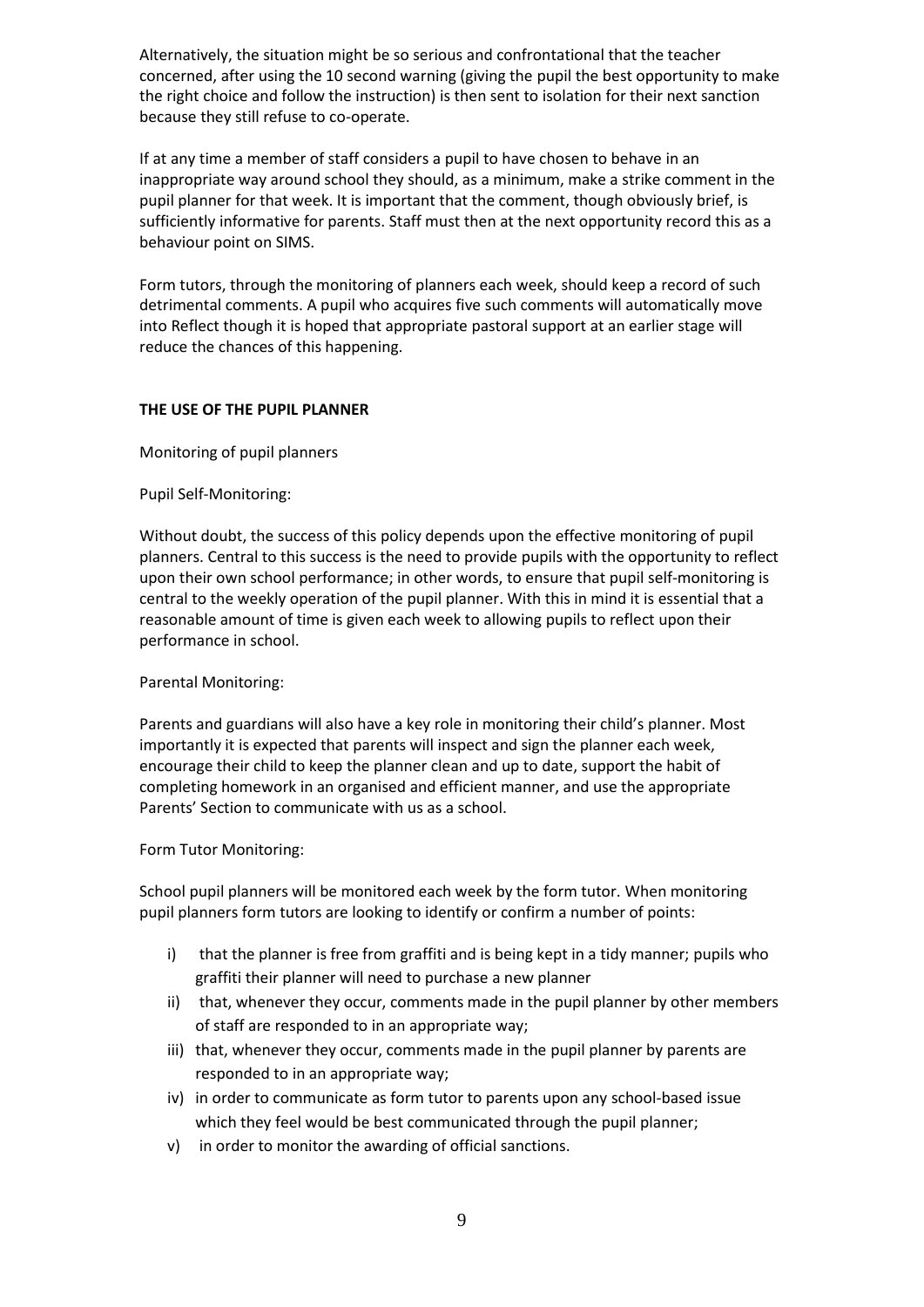Each form tutor will keep a separate record in file form of each child in their form group. Details should be brief and should reflect both negative and positive performance.

## **Guidance for referring pupils to Leadership Team:**

Pupils should be referred to SLT via email for praise. Pupils should be referred for any of the following reasons:

- i) they have successfully achieved a certificate level
- ii) they have established six or more weeks of consecutive 'clean slates'
- iii) they have performed outstandingly in any way in which the form tutor feels needs to be brought to the attention of the Link.
- iv) there is clear evidence of under-performance
- v) Over the course of the year all pupils should be seen by the pastoral leader on at least one occasion.
- vi) Where there is evidence of excellent achievement a leadership achievement point will be awarded by the member of the leadership team.
- vii) Where a pupil's performance is exceptional the leadership link will refer the pupil to the Headteacher who will award a headteacher's achievement point.

### **THE CONTENTS OF THE PUPIL PLANNER**

No personalising of the pupil planner will be allowed. The Planner should be carried in the pupil's bag not in a jacket pocket. In short, the pupil planner must be kept as if it were a best exercise book. Lost or graffitied Pupil Planners will need to be immediately replaced at a cost of £2.50.

At the beginning of each form tutor session and lesson, pupils will take out their pupil planners. Pupils who have not brought their pupil planner should be immediately referred to the Reflect Manager via walkabout.

It must be emphasised that forgetting the pupil planner is extremely serious. Any pupil who forgets their pupil planner on one occasion within a term will be given a day planner. If a pupil forgets their planner on 2 occasions, they will serve a 30-minute detention with their Pastoral Leader. For pupils who forget their planner on 3 or more occasions will serve a 60 minute SLT detention that evening. Pastoral staff will endeavour to get parents/ carers to bring the planner into school so the pupil can re-join mainstream lessons.

Form tutors must ensure that they inspect and sign each pupil's pupil planner every week.

# **PROTOCOLS**

- i) At the start of all lessons, pupils will be expected to settle according to clear routines set out by the class teacher, get out planners and equipment and sit down.
- ii) If a pupil is not doing what is asked of them, they will be given 10 seconds to make the correct choice. They will be told 'you have 10 seconds to make the right choice, otherwise you will move onto your next sanction and be placed in Reflect'.
- iii) Mobile phones/smart watches: mobile phones/smart watches should be switched off and not be visible from the start of the school day until the end of the day. Any mobile phone/smart watch that is seen during this time either being used or not will be confiscated.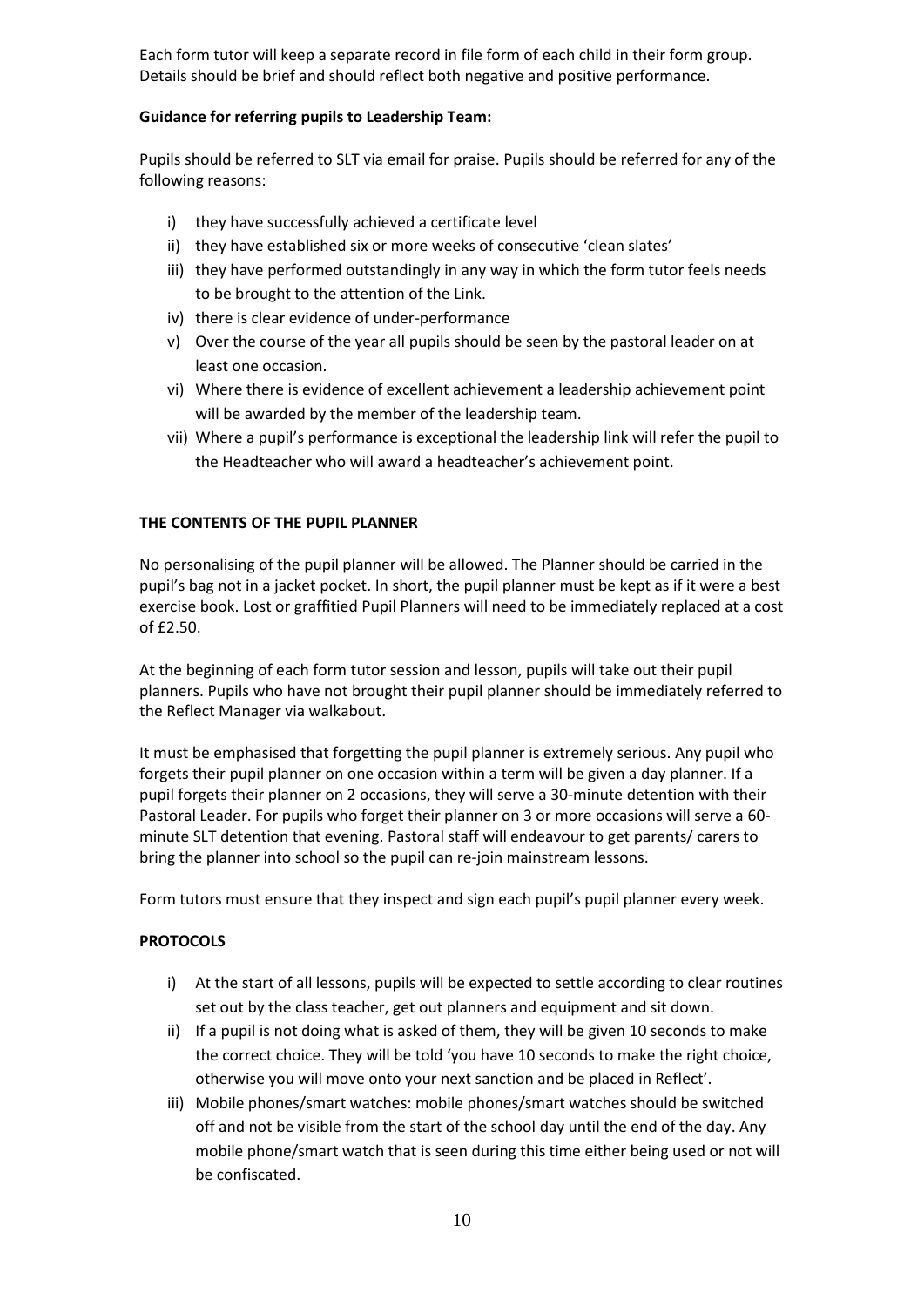- iv) Confiscated mobile phones/smart watches will be held by the main office and returned to parent/carer.
- v) Planners will be checked by tutors during registration and they will be on desks during lessons. Any pupil who does not have their planner in lessons or registration should be referred to the walk about system by calling 1020. Pupils may be given a green day planner for their first offence. Repeated instances of failing to bring the planner will result in a detention that evening.
- vi) Uniform will be routinely checked by tutors during registration and recorded on the shared sheet once per week on the 'standards' day. Tutors will ensure standards of uniform remain high. They will sanction pupils who do not follow the uniform rules. Where pupils are wearing items that are not part of the uniform, tutors and school staff can confiscate these items (such as jewellery, phones, hoodies). Tutors have makeup wipes and nail varnish remover to use to ensure uniform rules are being followed. Tutors can refer pupils to their PL / APL where uniform rules are causing ongoing issues.

# **Appendix of sanctions (this is used as a guide but is not exhaustive)**

Form tutors will use break, lunch and after school detentions for the following

- Disruption in form time
- Disruption across a range of lessons where tutors are coordinating improvements
- Uniform issues
- Lateness to tutor time
- Chewing / eating in form
- Swearing in form / poor use of language

Class teachers will use break, lunch and after school detentions for the following

- Disruption in class / unacceptable behaviour
- Disruption in class where a pupil has been removed to buddy (after school detention / restorative)
- Lack of work
- Lack of homework
- Lateness to lessons
- Chewing / eating in class
- Swearing in class / poor use of language
- Failed to attend detention / extra class

Strike 2 – pupil will move to buddy

- Second strike in a lesson
- Internal truancy from lesson
- Single serious incident in a lesson that causes a health and safety risk

PLs / APLs will use break, lunch and after school detentions for the following

- Repeated uniform issues
- Lateness to school and repeated lateness to lessons (G1 detention)
- To carry out a sanction for a pupil who has missed an afterschool form tutor detention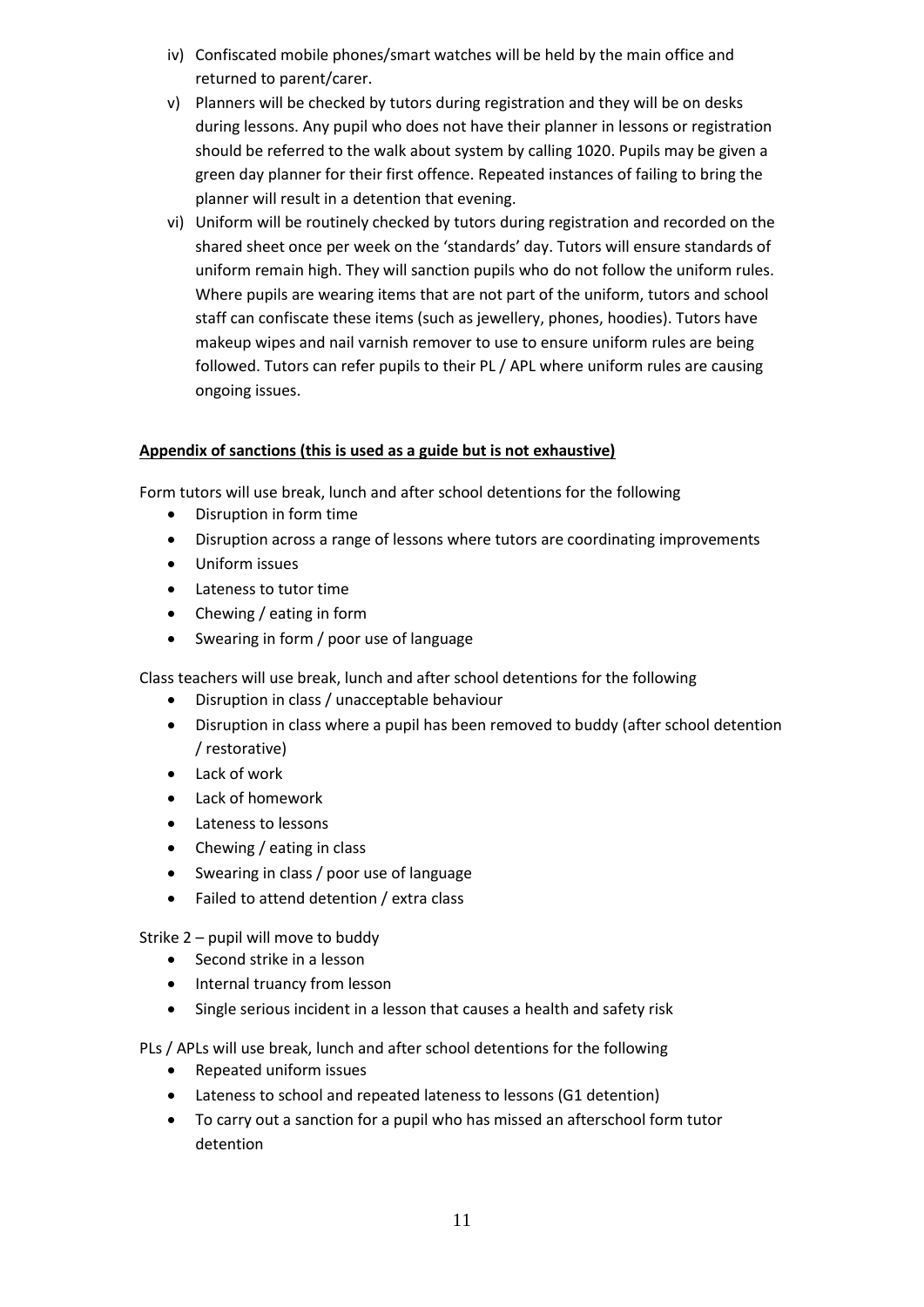- Issues that take place outside of class unstructured time (corridor / break / lunch / after school)
- Repeated disruption across a range of lessons where PLs / APLs are coordinating improvements
- Repeated issues within tutor groups
- First case of poor use of language where this may be racist / homophobic / transgender / disability related
- Incidents where pupils have behaved in an inappropriate way online and the issues has had an effect in school

CLs / ACLs will use break, lunch and after school detentions for the following

- To support their department teachers with behavioural issues
- To carry out a sanction for a pupil who has missed a teacher detention (after school detention)
- To support their department teachers with issues caused by lack of work in the classroom or a lack of homework

SLT will use break, lunch and after school detentions for the following

- Repeated or serious issues occurring outside of class
- To support their link departments with behavioural issues
- To support their link departments with repeated issues caused by lack of work after CLs have tried to intervene
- Serious health and safety issues

Headteacher detentions will be used for the following

- Pupils with most behavioural issues from the previous Monday to Thursday that are from 2 or more different subjects. At the discretion of the headteacher.
- To carry out a sanction for a pupil who has missed a CL or PL detention
- Repeated incidents where a pupil has used racist / homophobic / transgender / disability language
- Serious, one-off incidents
- Being over-physical with another pupil
- Suspected of bullying another pupil
- Where pupils have continued to have uniform issues after sanctions from PLs
- Persistent lateness to lessons. At the discretion of the headteacher.

To move to the next sanction

- Pupil reaches 5 behavioural strikes in a week or 3 strikes in a lesson
- Serious, one-off incident where the DHTs / HT judges that the pupil should move to the next sanction

Pupils will be issued with a Suspension (Fixed Term Exclusion) for the following; however, the list is not exhaustive, and the HT can use his discretion in making the decision to issue a suspension

- In possession of smoking materials or e-cigarettes, or suspected to have been smoking on the school site or while wearing school uniform in the community
- In possession of alcohol
- Fighting where the pupil initiates the aggression
- Repeatedly bullying another pupil